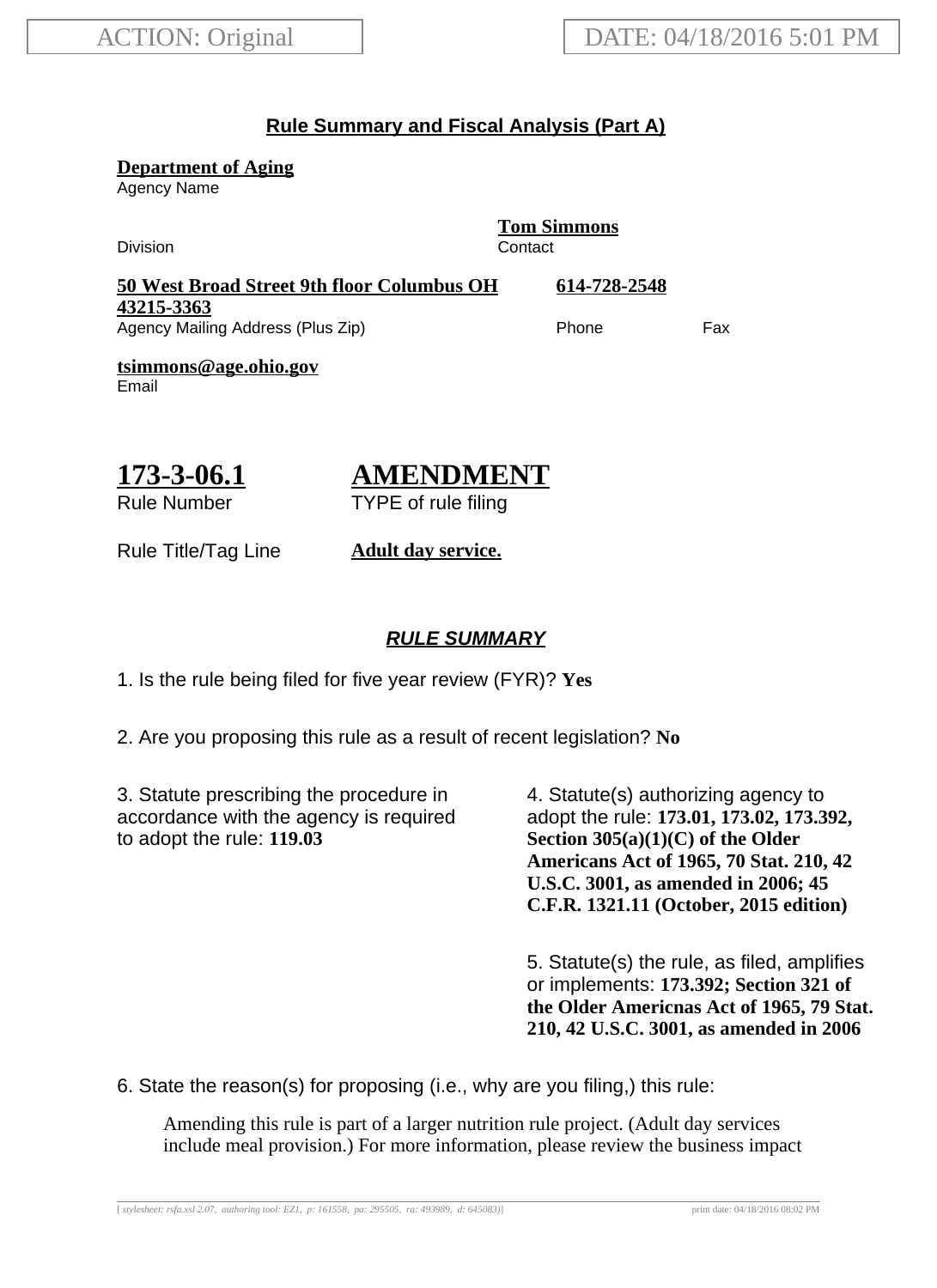analysis (BIA).

7. If the rule is an AMENDMENT, then summarize the changes and the content of the proposed rule; If the rule type is RESCISSION, NEW or NO CHANGE, then summarize the content of the rule:

The rule regulates AAA-provider agreements for adult day services when those services are paid, in full or in part, with Older Americans Act funds. Please review the BIA and its appendices for detailed information.

8. If the rule incorporates a text or other material by reference and the agency claims the incorporation by reference is exempt from compliance with sections 121.71 to 121.74 of the Revised Code because the text or other material is **generally available** to persons who reasonably can be expected to be affected by the rule, provide an explanation of how the text or other material is generally available to those persons:

The rule references the Americans with Disabilities Act Accessibility Guidelines for Buildings and Facilities in Appendix A to 28 C.F.R. Part 36. All rules in the Code of Federal Regulations are readily available free of charge to the general public on federal websites.

9. If the rule incorporates a text or other material by reference, and it was **infeasible** for the agency to file the text or other material electronically, provide an explanation of why filing the text or other material electronically was infeasible:

ODA did not attach the ADA accessibility guidelines to the rule because the guidelines are readily available to the general public, free of charge, on the U.S. Government Publishing Office's website (www.ecfr.gov).

10. If the rule is being **rescinded** and incorporates a text or other material by reference, and it was **infeasible** for the agency to file the text or other material, provide an explanation of why filing the text or other material was infeasible:

*Not Applicable.*

11. If **revising** or **refiling** this rule, identify changes made from the previously filed version of this rule; if none, please state so. If applicable, indicate each specific paragraph of the rule that has been modified:

*Not Applicable.*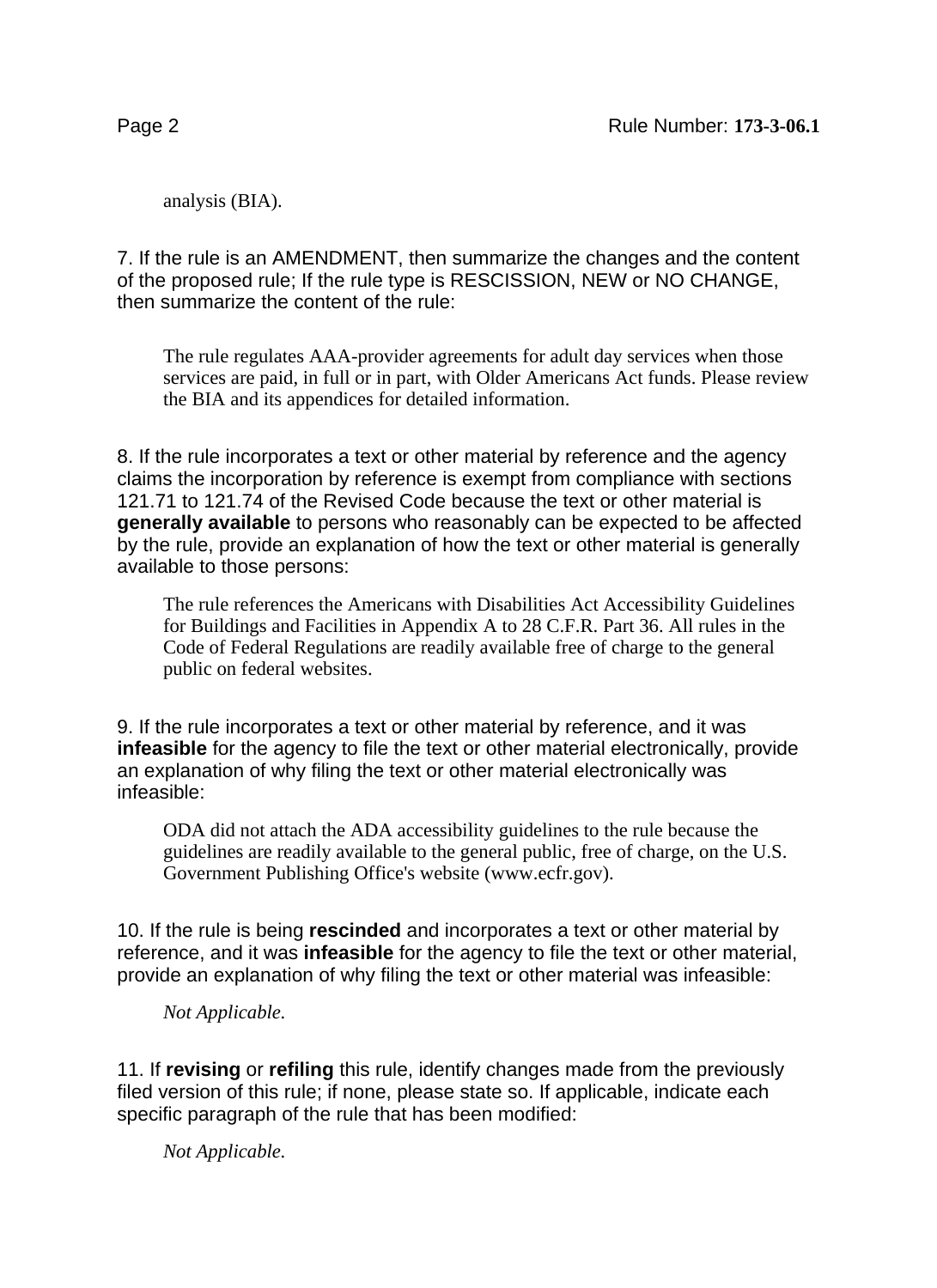12. Five Year Review (FYR) Date: **4/18/2016**

(If the rule is not exempt and you answered NO to question No. 1, provide the scheduled review date. If you answered YES to No. 1, the review date for this rule is the filing date.)

NOTE: If the rule is not exempt at the time of final filing, two dates are required: the current review date plus a date not to exceed 5 years from the effective date for Amended rules or a date not to exceed 5 years from the review date for No Change rules.

## **FISCAL ANALYSIS**

13. Estimate the total amount by which this proposed rule would **increase / decrease** either **revenues / expenditures** for the agency during the current biennium (in dollars): Explain the net impact of the proposed changes to the budget of your agency/department.

This will have no impact on revenues or expenditures.

\$0.00

Adopting the rule would not impact the biennial budget the Ohio General Assembly established for ODA.

14. Identify the appropriation (by line item etc.) that authorizes each expenditure necessitated by the proposed rule:

GRF-490-411 Senior Community Services.

3220-490-618 Federal Aging Grants.

3M40-490-612 Federal Independence Services.

15. Provide a summary of the estimated cost of compliance with the rule to all directly affected persons. When appropriate, please include the source for your information/estimated costs, e.g. industry, CFR, internal/agency:

There is no cost of compliance directly associated with ODA's proposed amendments to this rule. ODA's proposed amendments are likely to reduce the cost of compliance. For information, please review the BIA and its appendices, especially Appendix K, the appendix on diet orders.

16. Does this rule have a fiscal effect on school districts, counties, townships, or